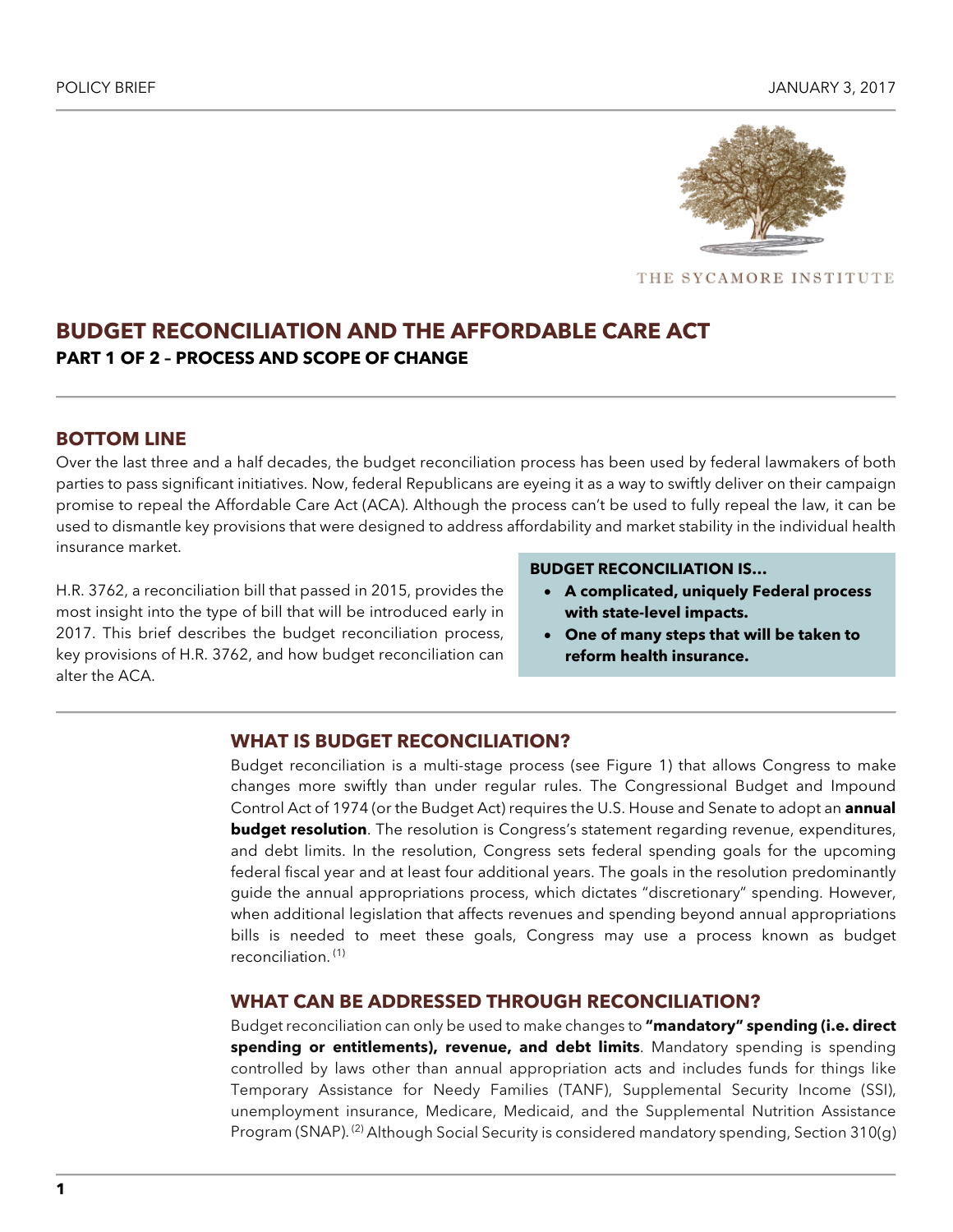of the Budget Act<sup>(3)</sup> prohibits using budget reconciliation to make budgetary changes to Social Security.

Reconciliation legislation must achieve one or more of the following goals: <sup>(4)</sup>

- Increase or decrease spending by a specific amount for a specific time period
- Increase or decrease revenues by a specific amount for a specific time period
- Raise or lower the debt limit by a specific amount.

## **WHAT IS THE PROCESS?**

The budget reconciliation process begins when **reconciliation instructions** are included in the annual budget resolution. The instructions define which committees are being asked to develop legislation, the date the legislation must be reported, the dollar amount of budgetary change the legislation should address, and the time period over which the budgetary changes should be measured. For example, the FY 2016 budget resolution included instructions for the House Education and Workforce, Energy and Commerce, and Ways and Means Committees to each report a measure by July 24, 2015 that would reduce the deficit by at least \$1 billion each between 2016-2025.

Only committees with jurisdiction over spending, revenues, or debt limits can be directed to report reconciliation legislation. For example, only the House Ways & Means Committee could report a reconciliation bill that impacts federal tax revenues. The Committees use the parameters defined in the resolution to develop legislation. Once the legislation is complete, the committees report the legislation, and it is considered by the House and Senate. *(1)*

The reconciliation process is considered **accelerated** largely because of its special treatment under Senate rules. Under normal Senate rules, there is no defined amount of time for debate for each bill. 60 votes are required to end debate and move into an up or down vote on legislation. This 60-vote requirement is also known as **cloture.** This means that any single Senator can **filibuster** a bill – that is, speak on and on without end – to keep debate from ending in order to prevent an up or down vote. Unless there are 60 votes to end debate (and a filibuster), the legislation essentially dies without ever receiving a final vote. Although it's strictly procedural, in political terms, a vote to end debate is often considered a vote in favor of the legislation under consideration.

However, the Budget Act limits Senate debate on reconciliation measures to 20 hours – including debate on any amendments – at which time debate automatically ends without the need for cloture. Once the 20-hour debate period has ended, all other amendments are considered under a process called **"vote-a-rama."** During "vote-a-rama," amendments are introduced and explained for a short amount of time and voting is limited to a 10-minute period.

This means that achieving budgetary goals through budget reconciliation is advantageous in the Senate because only 51 votes are needed for passage and the **bills cannot be filibustered.** The U.S. Senate is currently made up of 52 Republicans and 48 Democrats. Under regular rules, at least 9 Senate Democrats would need to vote to prevent a filibuster and end debate on any ACA repeal measure, which – in political terms – would be the same as voting in favor of the measure. **Under budget reconciliation rules, Senate Republicans would not need any Democrats' votes to pass a reconciliation bill that repeals parts of the ACA**.

In addition to time limits, the Senate operates under the Byrd Rule which places limits on the subject matter of the reconciliation measure and any amendments. The Byrd Rule is discussed in more detail below.

# **51** votes

**Achieving budgetary goals through budget reconciliation is very advantageous in the Senate because only 51 votes are needed to pass and the bills cannot be filibustered.**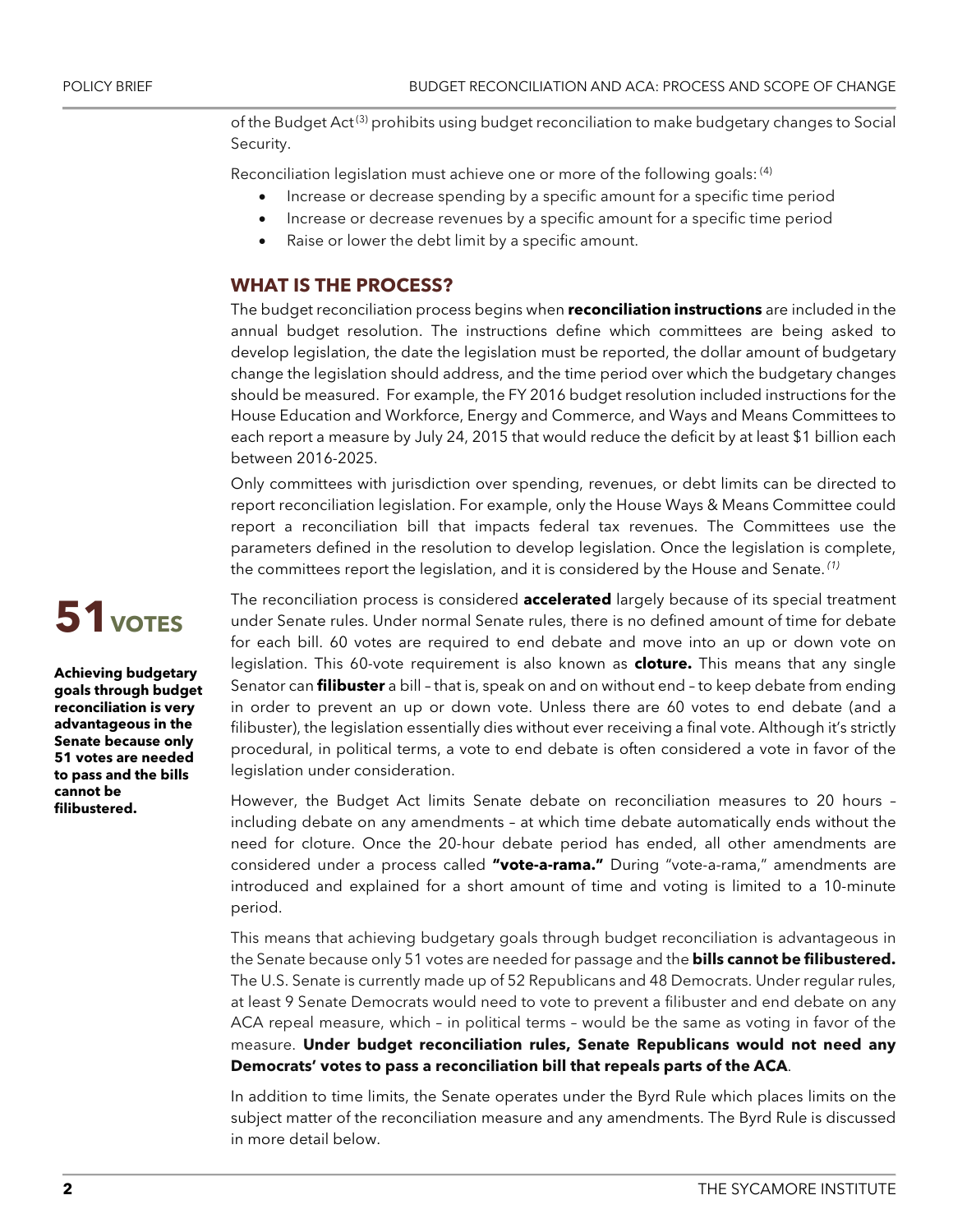Any differences between the House and Senate-passed measures are usually resolved through a **conference committee.** The same rules around extraneous provisions apply to the conference report as well. The Senate limits conference report debate to 10 hours.

Once the same bill has been approved by the House and Senate, it is passed on to the President. The President has a **10-day window** (excluding Sundays) to sign the bill into law or veto and return it to Congress. Congress can override the President's veto with a two-thirds supermajority vote. Historically, Congress has never successfully overridden the President's veto on a reconciliation measure.

# **FIGURE 1 Major Steps in the Budget Reconciliation Process**



*Source: The Sycamore Institute*

# **WHAT CAN'T BE ADDRESSED THROUGH RECONCILIATION?**

Reconciliation legislation cannot include **"extraneous" provisions** that are not relevant to the goals of the reconciliation instructions. In 1985, Senator Robert C. Byrd noticed that many reconciliation bills included extraneous provisions and proposed an amendment to protect the reconciliation process. The amendment was adopted and became known as the **Byrd Rule**. A provision is considered extraneous if: (5)

- It does not produce a change in expenditures or revenues.
- The net effect of the provisions reported by the committee fails to achieve the reconciliation instructions.
- It is outside the instructed committee's jurisdiction.
- It produces changes in expenditures or revenues that are only incidental to the nonbudgetary components of the provision.
- It increases or decreases net expenditures or revenues during a fiscal year that is not covered by the reconciliation instructions.
- It recommends changes to Social Security.



**The Byrd Rule limits the scope of what budget reconciliation can be used to change.**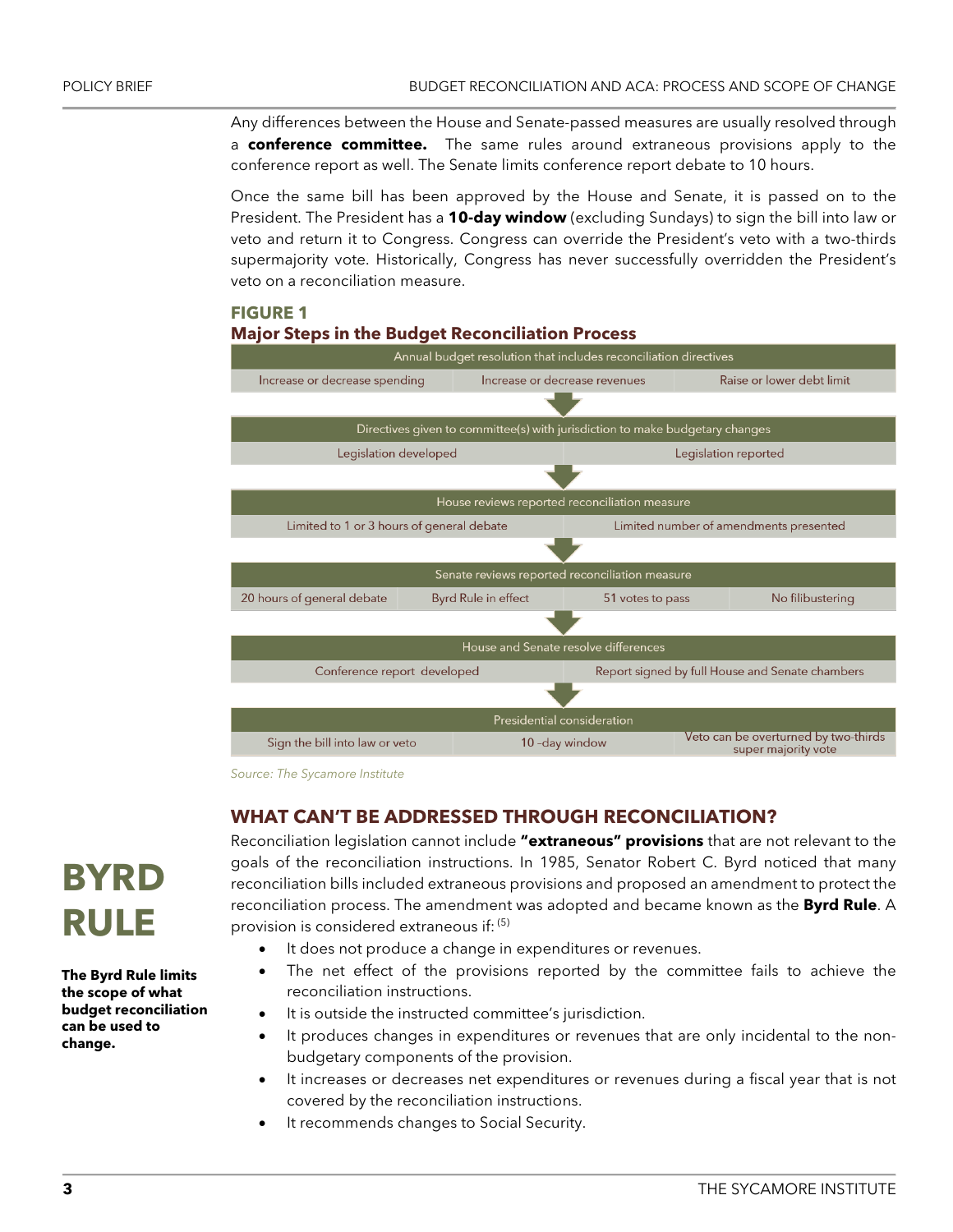Under the Byrd Rule, a Senator can object to an extraneous provision in order to amend or remove the provision.

It is important to note that the Byrd Rule **only applies in the Senate.** However, it also can be invoked by a Senator during a conference report when the House and Senate are compromising on a reconciliation bill. (6)

# **HOW MANY BUDGET RECONCILIATION BILLS CAN BE PASSED FOR EACH BUDGET RESOLUTION?**

If a committee is instructed to achieve multiple goals (e.g. increase revenue and decrease spending), the committee can respond with two separate pieces of legislation - one increasing revenue and one decreasing spending - or achieve both goals with one piece of legislation.<sup>(7)</sup> The Senate interpretation of the Budget Act allows no more than three reconciliation bills for each fiscal year's budget resolution. Each bill must address a different goal - one spending, one revenues, and one debt limit. After the first reconciliation bill, any subsequent reconciliation bills may not address the goals that were completed in the first bill.

#### **HOW HAS IT BEEN USED IN THE PAST?**

Budget reconciliation was first used in 1980. Over the years, reconciliation measures have been used by both parties to make changes to a variety of programs such as federal civilian employee pay, Medicare, Medicaid, unemployment insurance, TANF, and the Bush tax cuts in 2001 and 2003.  $(8)$  In 2010, reconciliation was used to pass a handful of changes to the ACA, which allowed the Senate-passed ACA to pass the House. **In 2015, the Restoring Americans' Healthcare Freedom Reconciliation Act of 2015 (H.R. 3762) was passed by Congress in an effort to repeal many of the coverage-related provisions of the ACA.** The bill originated in the House, and the Senate added several more ACA repeal provisions to the legislation. The reconciliation bill was passed by Congress but ultimately **vetoed by President Barack Obama**. (9)

## **WHAT ACA PROVISIONS CAN BUDGET RECONCILIATION ADDRESS?**

**Because of the Byrd Rule, budget reconciliation cannot be used to repeal the entire Affordable Care Act, but it can be used to eliminate some key provisions of the law.** The 2015 reconciliation measure provides insight into how the ACA could largely be dismantled through this process. The following are some of the provisions included in the 2015 measure ultimately vetoed by the President: (10)

- Repeal of the individual mandate and penalty fee (which is considered a tax)
- Repeal of the employer mandate and tax penalty
- Repeal of premium tax credits and cost-sharing subsidies available in the health insurance marketplaces
- Repeal of the optional Medicaid eligibility expansion for adults with income above 138% of federal poverty level
- Elimination of funding for the Prevention and Public Health Fund (PPHF)
- Repeal of several sources of federal revenue that were included in the ACA to offset the costs of the insurance and Medicaid provisions (i.e. Hospital Insurance payroll tax for high-income earners, surtax on high-income earners' net investment income, annual fees on health insurers and medical devices)

The majority of the provisions were set to go into effect in 2018, with two exceptions. The individual and employer mandates were to be repealed immediately upon passage.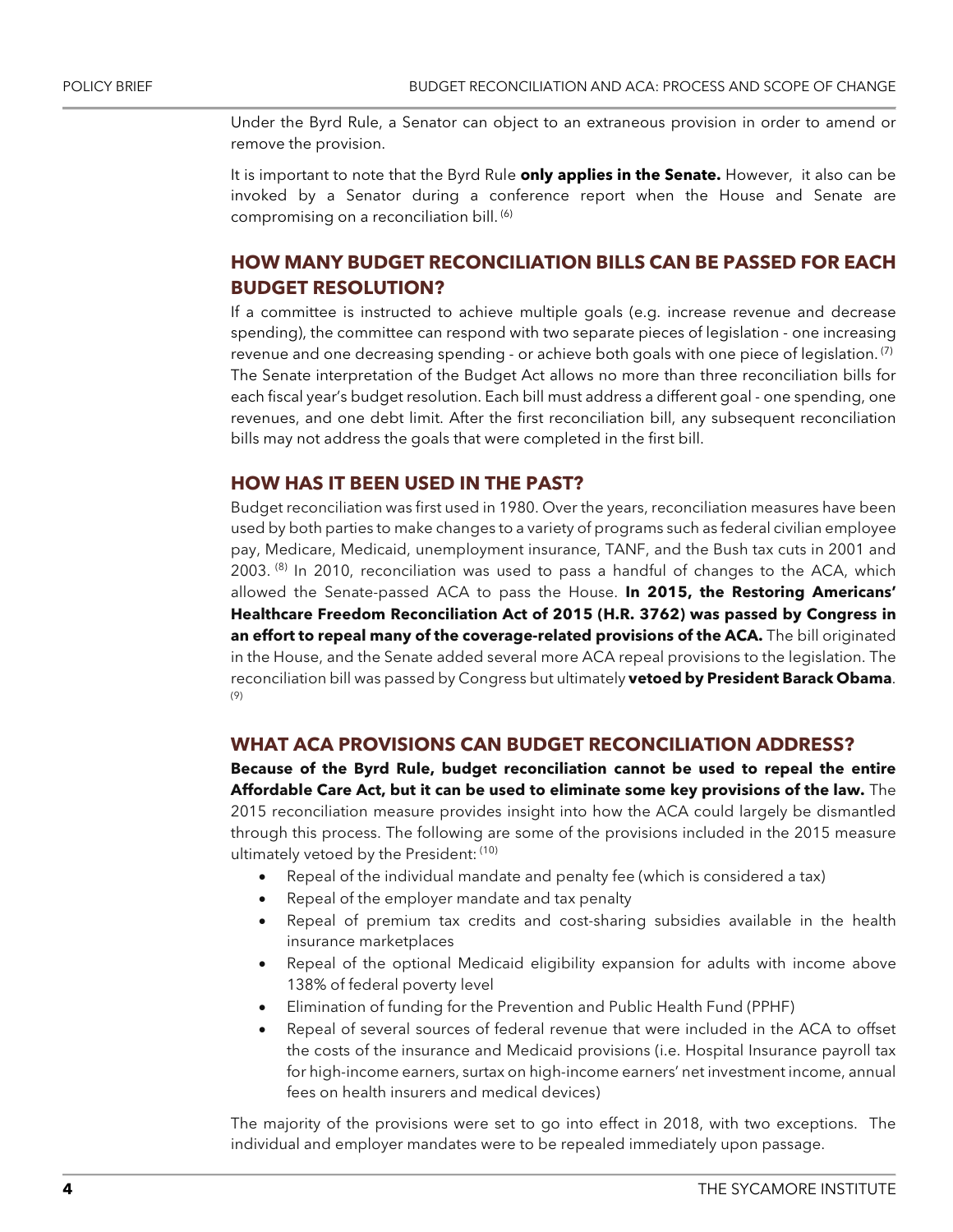**ACA** 

**Rule, budget** 

**of the law.**

**REPEAL**

**Care Act, but it can be used to eliminate some key provisions** 

**If a similar budget reconciliation plan is passed in early 2017, the majority of the changes would not go into effect until January 1, 2019. However, if the bill is similar to H.R 3762, the repeal of the individual and employer mandates could go into effect immediately.**

# **WHAT ACA PROVISIONS CAN'T BE ADDRESSED THROUGH BUDGET RECONCILIATION?**

Budget reconciliation can only be used to address budget-related issues. Therefore, **many of the popular provisions of the ACA will have to be addressed through the regular legislative process.** Here are some of the provisions that would still be in place once a budget reconciliation bill is passed:

- Family coverage for children up to the age of 26
- Banning coverage denials for individuals with preexisting conditions
- Requirement for insurance companies to offer essential health benefits
- No annual dollar limits on yearly spending for covered benefits
- No cost sharing for preventative services

## **PARTING WORDS**

The Affordable Care Act is a large, complex piece of legislation that has many moving parts. Supporters are proud of its successes (even if imperfect), and opponents are eager to dismantle it or at least remove the most offensive parts. The authors of the ACA wrote it so that each provision is dependent on the presence of the other provisions. Using the budget reconciliation process to dismantle key provisions of the ACA, while keeping other provisions intact, will effectively make it difficult for the remaining provisions to function as intended. Due to this fact, recent debate has centered on whether these reconciliation measures should be done alone or passed in conjunction with a replacement plan. Decisions at the federal level will have an impact on Tennessee's health insurance market, health care providers, and Tennesseans' access to care. The next brief will discuss the potential impact of budget reconciliation and implications for Tennessee.



THE SYCAMORE INSTITUTE BUILDING A STRONGER TENNESSEE THROUGH DATA AND RESEARCH

The Sycamore Institute is an independent, nonpartisan public policy center for Tennessee.

www.sycamoreinstituteTN.org

# **Because of the Byrd reconciliation cannot be used to repeal the entire Affordable**

**5** THE SYCAMORE INSTITUTE